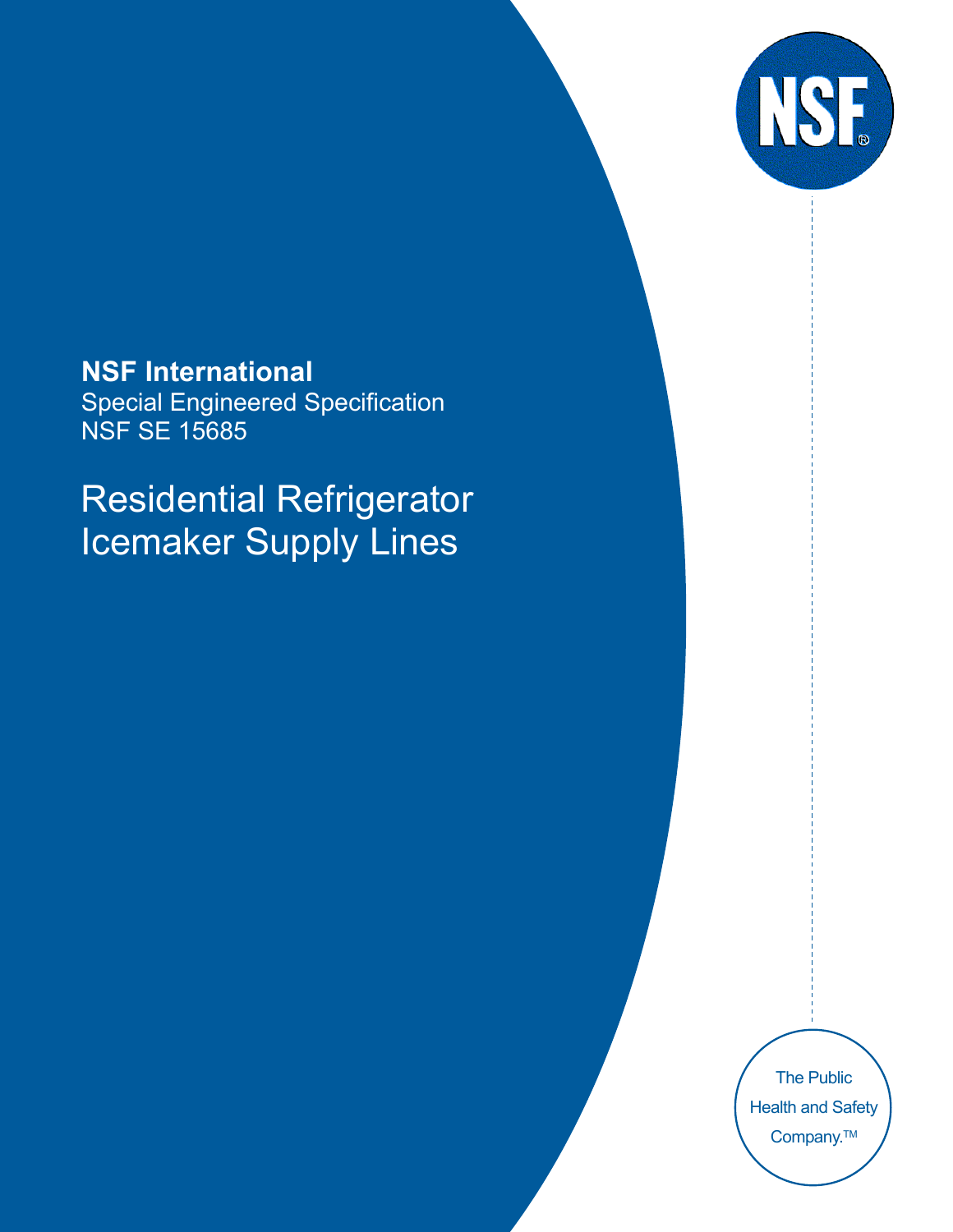

Only those documents viewed through www.nsf.org are officially controlled. All other copies, whether viewed through another computer program or a printed version, are not controlled and therefore NSF assumes no responsibility for the accuracy of the document.

### **SPECIFICATIONS FOR A SPECIAL ENGINEERED (SE) PRODUCT**

#### **SE 15685**

#### **Residential Refrigerator Icemaker Supply Lines**

#### **1. Purpose:**

This specification defines the product specific requirements for ¼" OD Residential Refrigerator Icemaker Supply Lines**,** which comply with the requirements of ASME A112.18.6/CSA B125.6 with a modification of the defined flow rate for the pressure drop test. This specification allows for a 0.5gpm flow rate which is typical of residential refrigerator icemakers rather than the 1 gpm flow rate assigned to this category covering residential and commercial applications. The pressure drop requirements may be a limiting factor in the overall length of these supply lines. By using the 0.5gpm flow rate, longer lengths of supply lines may be used which allow for residential refrigerators to be cleaned and serviced.

#### **2. Scope of Specification:**

The scope of this specification is to outline the requirements and test methods for in-plant quality control testing, marking, materials, coatings, dimensions, impulse testing, hydrostatic burst test, and pressure drop test on the Residential Refrigerator Icemaker Supply Lines. This specification covers residential refrigerator icemaker supply lines used under continuous pressure and accessible locations.

#### **3. Application:**

Residential Refrigerator Icemaker Supply Line are potable water products. This specification covers residential refrigerator icemaker supply lines used under continuous pressure and accessible locations. This specification covers use in the United States and does not apply to products certified for use in Canada.

#### **4. Reference Documents:**

ASME A112.18.6/CSA B125.6-2009 Flexible Water Connectors

NSF Standards:

NSF Standard 14- 2015 Plastic Piping System Components and Related Materials

NSF Standard 61- 2015 Drinking Water Systems Components – Health Effects

#### **5.0 Performance Requirements:**

5.1 –Residential Refrigerator Icemaker Supply Lines shall comply with the impulse testing requirements of ASME A112.18.6/CSA B125.6, Section 5.2.

5.2 – A Hydrostatic burst test shall be performed on connectors at 180◦ F and shall meet the minimum requirements identified in ASME A112.18.6/CSA B125.6, section 5.3.

5.3– Connectors shall meet or exceed the pressure drop requirements specified in ASME A112.18.6/CSA B125.6, Section 5.4 using a flow rate of 0.5gpm.

#### **6.0 Materials**

6.1 – Material Evaluation –Residential Refrigerator Icemaker Supply Lines shall ASME A112.18.6/CSA B125.6, Section 4.1.1 including the requirements of NSF/ANSI Standard 61.

6.2 – Coatings – Coatings used on Residential Refrigerator Icemaker Supply Lines shall comply with the requirements of ASME A112.18.6/CSA B125.6, Section 4.2.

6.3 – Connections shall meet ASME A112.18.6/CSA B125.6, Section 4.3.

#### **7.0 Product Marking**

7.1 – Product marking shall be applied in such a manner that it remains legible under normal handling and installation conditions.

7.2 – Product marking, at a minimum shall consist of the following:

- NSF® pw SE
- All marking requirements of Section 6 of ASME A112.18.6/CSA B125.6.